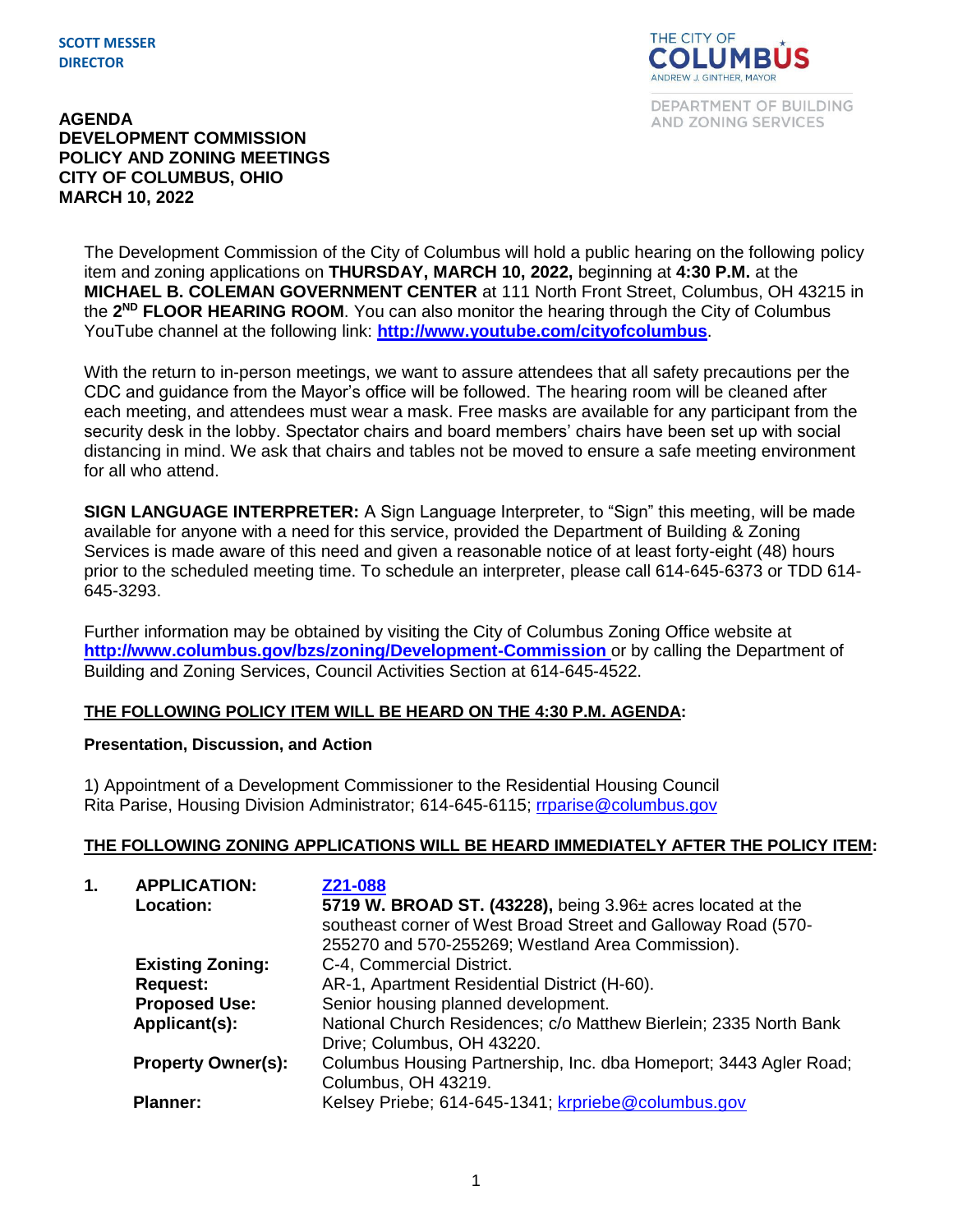| 2. | <b>APPLICATION:</b><br>Location: | Z21-011<br>2400 OLD DUBLIN RD. (43228), being $69.99\pm$ acres located on the<br>northeast side of Old Dublin Road, 1,600± feet north of Dublin Road<br>(560-298028 and 8 others; West Scioto Area Commission).                                 |  |  |
|----|----------------------------------|-------------------------------------------------------------------------------------------------------------------------------------------------------------------------------------------------------------------------------------------------|--|--|
|    | <b>Existing Zoning:</b>          | M, Manufacturing District.                                                                                                                                                                                                                      |  |  |
|    | <b>Request:</b>                  | R-3, Residential, AR-3, Apartment Residential, and CPD, Commercial<br>Planned Development Districts (H-35 and H-60).                                                                                                                            |  |  |
|    | <b>Proposed Use:</b>             | Mixed-use development.                                                                                                                                                                                                                          |  |  |
|    | Applicant(s):                    | Marble Cliff Canyon, LLC; c/o Dave Perry, Agent; David Perry<br>Company, Inc.; 411 East Town Street, 1st Floor; Columbus, OH 43215;<br>and Joseph M. Reidy, Atty.; Thrive Companies; 842 North Fourth<br>Street, Suite 200; Columbus, OH 43215. |  |  |
|    | <b>Property Owner(s):</b>        | Marble Cliff Canyon, LLC; c/o Joseph M. Reidy, Atty.; Thrive<br>Companies; 842 North Fourth Street, Suite 200; Columbus, OH 43215.                                                                                                              |  |  |
|    | <b>Planner:</b>                  | Shannon Pine; 614-645-2208; spine@columbus.gov                                                                                                                                                                                                  |  |  |

| 3. | <b>APPLICATION:</b><br>Location: | Z21-017<br>3136 TRABUE RD. (43204), being 9.22± acres located at the northeast<br>corner of Dublin Road and Trabue Road (Parts of 560-298030 and 560-<br>183817; West Scioto Area Commission).                                          |  |  |
|----|----------------------------------|-----------------------------------------------------------------------------------------------------------------------------------------------------------------------------------------------------------------------------------------|--|--|
|    | <b>Existing Zoning:</b>          | M, Manufacturing District.                                                                                                                                                                                                              |  |  |
|    | <b>Request:</b>                  | AR-1, Apartment Residential District (H-60).                                                                                                                                                                                            |  |  |
|    | <b>Proposed Use:</b>             | Multi-unit residential development.                                                                                                                                                                                                     |  |  |
|    | Applicant(s):                    | Thrive Companies; c/o Dave Perry, Agent; David Perry Company, Inc.;<br>411 East Town Street, 1st Floor; Columbus, OH 43215; and Joseph M.<br>Reidy, Atty.; Thrive Companies; 842 North Fourth Street, Suite 200;<br>Columbus, OH 43215. |  |  |
|    | <b>Property Owner(s):</b>        | Marble Cliff Canyon, LLC; c/o Joseph M. Reidy, Atty.; Thrive<br>Companies; 842 North Fourth Street, Suite 200; Columbus, OH 43215.                                                                                                      |  |  |
|    | <b>Planner:</b>                  | Shannon Pine; 614-645-2208; spine@columbus.gov                                                                                                                                                                                          |  |  |

# **4. APPLICATION: [Z21-095](https://portal.columbus.gov/permits/urlrouting.ashx?type=1000&Module=Zoning&capID1=21LAC&capID2=00000&capID3=01102&agencyCode=COLUMBUS&HideHeader=true) Location: 1300-1312 W. KING AVE. (43212),** being 0.99± acres located on the north side King Avenue, 200± feet west of Northwest Boulevard (010- 062028, 010-062007, and 010-044952; 5<sup>th</sup> by Northwest Area Commission). **Existing Zoning:** C-4, Commercial District. **Request:** AR-2, Apartment Residential District (H-60). **Proposed Use:** Conform existing multi-unit residential development. **Applicant(s):** Plaza Properties; c/o Jackson B. Reynolds, III, Atty.; 37 West Broad Street, Suite 460; Columbus, OH 43215. **Property Owner(s):** Kingsbury Plaza LLC; 3016 Maryland Avenue; Columbus, OH 43209. Planner: Kelsey Priebe; 614-645-1341; [krpriebe@columbus.gov](mailto:krpriebe@columbus.gov)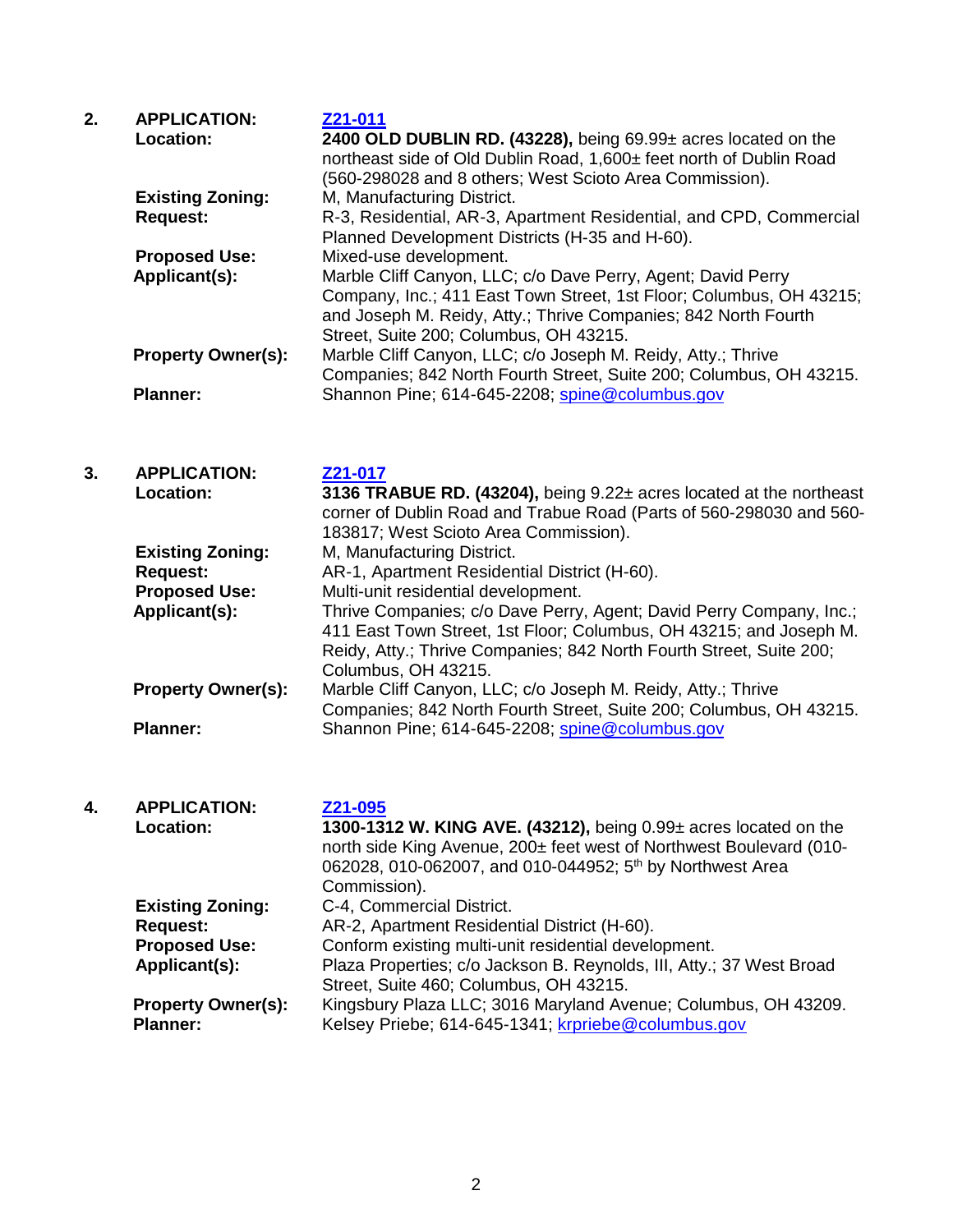#### **THE FOLLOWING ZONING APPLICATIONS WILL BE HEARD ON THE 5:00 PM AGENDA:**

| 5. | <b>APPLICATION:</b><br>Location: | Z21-094<br>782 & 744 N. WILSON RD. (43204), being 14.36± acres located on the<br>east side of North Wilson Road, 530± feet south of Lowell Drive (570-<br>213771 and 5 others; Greater Hilltop Area Commission).<br>L-C-2, Limited Commercial District, L-C-4, Limited Commercial District,<br>L-M, Limited Manufacturing District, and R, Rural District. |  |  |
|----|----------------------------------|------------------------------------------------------------------------------------------------------------------------------------------------------------------------------------------------------------------------------------------------------------------------------------------------------------------------------------------------------------|--|--|
|    | <b>Existing Zoning:</b>          |                                                                                                                                                                                                                                                                                                                                                            |  |  |
|    | <b>Request:</b>                  | CPD, Commercial Planned Development District (H-35).                                                                                                                                                                                                                                                                                                       |  |  |
|    | Proposed Use.                    | Fuel sales, convenience store, and eating and drinking establishment<br>and office development.                                                                                                                                                                                                                                                            |  |  |
|    | Applicant(s):                    | SkilkenGold Development, LLC; c/o Andrew Richlen; 4270 Morse Road;<br>Columbus, OH 43230.                                                                                                                                                                                                                                                                  |  |  |
|    | <b>Property Owner(s):</b>        | Plaza Financial Group, LTD, et. al.; 2825 Lancaster Road; Granville,<br>OH 43023.                                                                                                                                                                                                                                                                          |  |  |
|    | <b>Planner:</b>                  | Kelsey Priebe; 614-645-1341; krpriebe@columbus.gov                                                                                                                                                                                                                                                                                                         |  |  |
| 6. | <b>APPLICATION:</b><br>Location: | Z21-107                                                                                                                                                                                                                                                                                                                                                    |  |  |
|    |                                  | 1380 W. MOUND ST. (43223), being 1.2± acres located at the<br>northwest corner of West Mound Street and Brehl Avenue (010-045676,<br>010-056255, 010-044951, & 010-016991; Franklinton Area<br>Commission).                                                                                                                                                |  |  |
|    | <b>Existing Zoning:</b>          | C-4, Commercial District and M, Manufacturing District.                                                                                                                                                                                                                                                                                                    |  |  |
|    | <b>Request:</b>                  | CPD, Commercial Planned Development.                                                                                                                                                                                                                                                                                                                       |  |  |
|    | <b>Proposed Use:</b>             | Car wash facility.                                                                                                                                                                                                                                                                                                                                         |  |  |
|    | Applicant(s):                    | Moo Moo Express Car Wash; c/o Dave Perry, Agent; David Perry Co.,<br>Inc.; 411 East Town Street, 1st Floor; Columbus, OH 43215, and<br>Donald Plank, Atty.; Plank Law Firm; 411 East Town Street, 2nd Floor;<br>Columbus, OH 43215.                                                                                                                        |  |  |
|    | <b>Property Owner(s):</b>        | Evans Carpet Junkyard, Inc.; c/o Craig Evans; 665 N. Hague Avenue;<br>Columbus, Ohio 43204.                                                                                                                                                                                                                                                                |  |  |
|    | <b>Planner:</b>                  | Joseph Rose; 614-645-3526; imrose@columbus.gov                                                                                                                                                                                                                                                                                                             |  |  |
| 7. | <b>APPLICATION:</b>              | Z21-106                                                                                                                                                                                                                                                                                                                                                    |  |  |
|    | Location:                        | 5430 N. HAMILTON RD. (43054), being 1.55± acres, located 360± feet<br>east of North Hamilton Road, 800± feet north of Thompson Road (010-<br>295572; Northland Community Council).                                                                                                                                                                         |  |  |
|    | <b>Existing Zoning:</b>          | CPD, Commercial Planned Development District.                                                                                                                                                                                                                                                                                                              |  |  |
|    | <b>Request:</b>                  | CPD, Commercial Planned Development District (H-35).                                                                                                                                                                                                                                                                                                       |  |  |

3

**Applicant(s):** Equity, Inc.; c/o Dave Perry, Agent; David Perry Company; 411 East

**Property Owner(s):** DS Hamilton LLC; c/o Steven Vanslych, Atty.; 147 North High Street;

Town Street, 1st Floor; Columbus, OH 43215, and Donald Plank, Atty.; Plank Law Firm; 411 East Town Street, 2<sup>nd</sup> Floor; Columbus, OH 43215.

**Proposed Use.** Office and educational facility.

Gahanna, OH 43230.

Planner: Kelsey Priebe; 614-645-1341; [krpriebe@columbus.gov](mailto:krpriebe@columbus.gov)